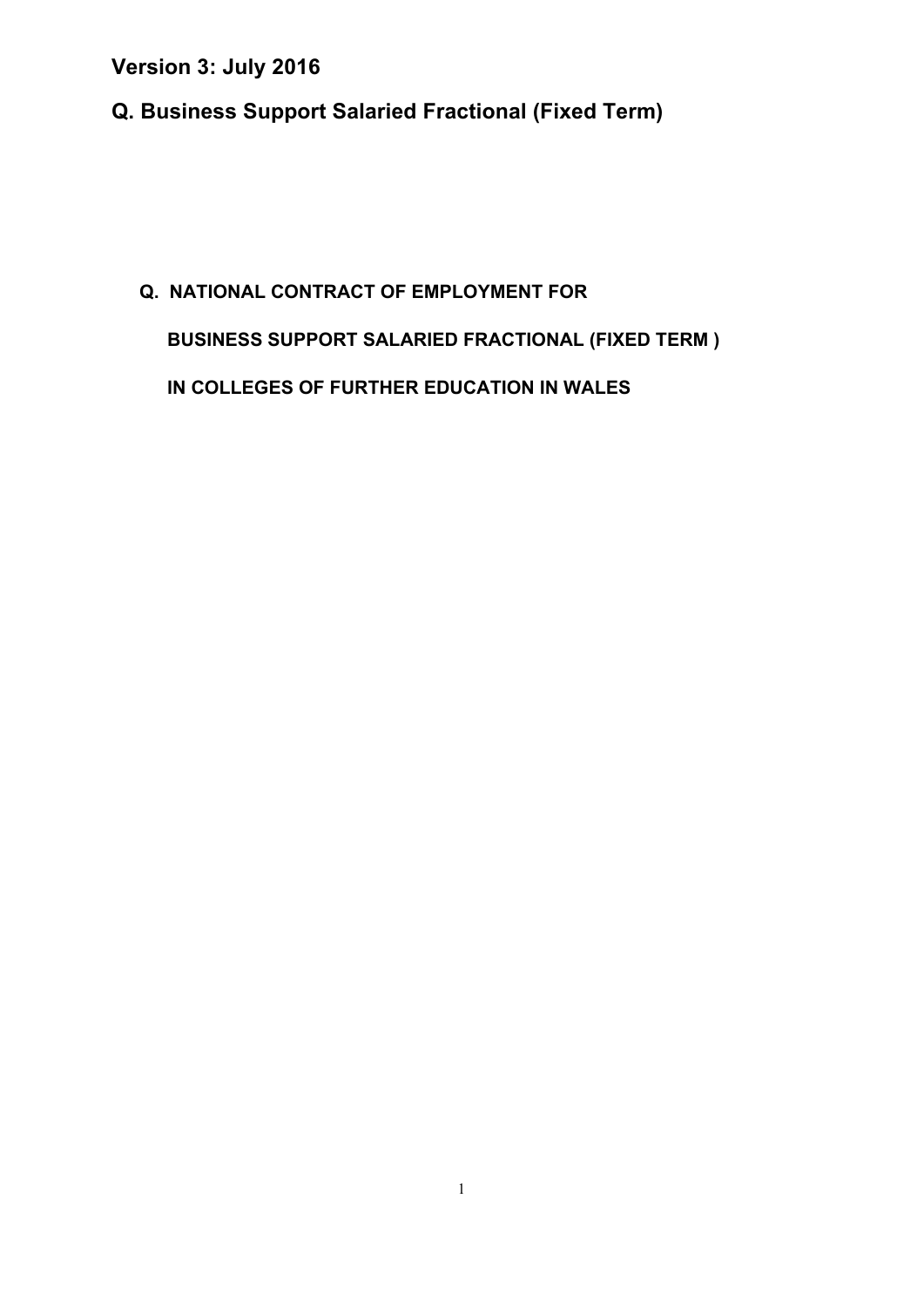# **Q. Business Support Salaried Fractional (Fixed Term)**

**THE EMPLOYER:** [Name and address of Corporation<sup>1</sup>] ("the Corporation")

**THE EMPLOYEE: [**Name and address of Employee**]**

**DATE OF ISSUE**: ………………………………………

#### **1. Date of Commencement**

- 1.1 Your employment commenced/shall commence on [•] and will continue until [●].
- 1.2 Your period of continuous employment [will begin/began] on  $\lceil \cdot \rceil$ .
- 1.3 If you are made redundant your period of service with certain other employers will be aggregated with your service with the Corporation for the purpose of determining your redundancy payment. This is in accordance with the Redundancy Payments (Continuity of Employment in Local Government, Etc) (Modification) Order 1999 as amended from time to time.
- 1.4 Your appointment is made in accordance with the Corporation's recruitment and selection procedures and may be subject to the receipt of a satisfactory enhanced DBS disclosure and two satisfactory professional references.

#### **2. Duration**

The Employment shall commence on [●] and, subject to both the probationary period and termination provisions, shall continue until [●].

#### **3. Probationary Period**

<u> 1989 - Jan Samuel Barbara, margaret e</u>

The first 6 months of your employment will be a probationary period, during which your suitability for the position to which you have been appointed will be assessed. The Corporation reserves the right to extend your probationary period if, in its opinion, circumstances so require. During your probationary period, or at the end of it, your employment may be terminated either by you or by the Corporation on giving one month's written notice. You will be deemed to have passed your probationary period unless you are notified otherwise in writing.

 $<sup>1</sup>$  Not all colleges have Corporations. In this document the term 'Corporation' includes governing</sup> bodies or other supervisory boards.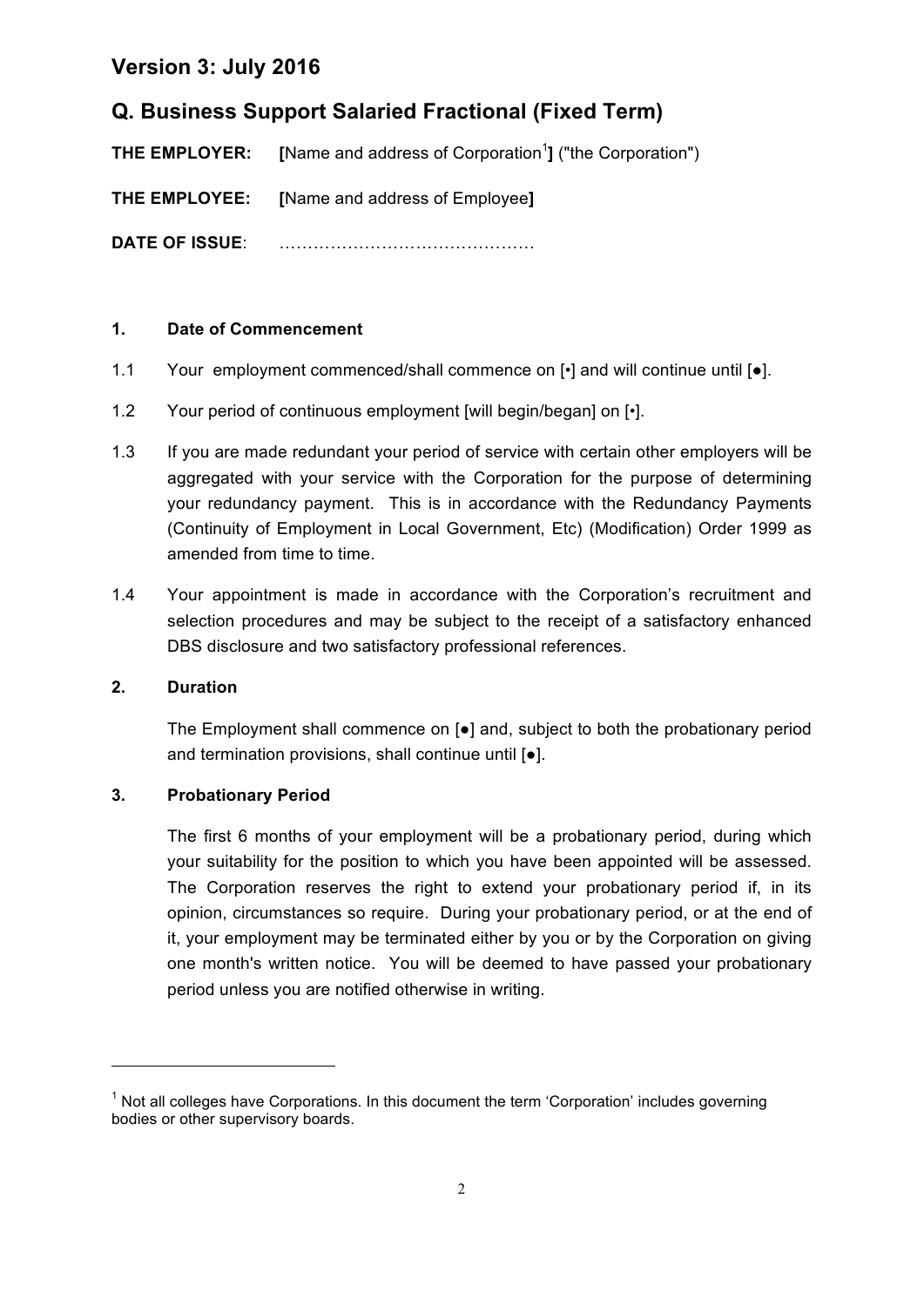# **Q. Business Support Salaried Fractional (Fixed Term)**

#### **4. Duties**

- 4.1 You will be employed as [job title] and your duties are those as specified within your Job Description together with any lawful and reasonable instruction given to you.
- 4.2 You may be required in pursuance of your duties to perform services not only for the Corporation but also for any Subsidiary which the Corporation has or may acquire in the future.
- 4.3 You are expected to work flexibly and efficiently, to maintain the highest professional standards and to promote and implement the policies of the Corporation consistent with the role.
- 4.4 You will be expected to comply with any policies and procedures commensurate with your role which the Corporation may from time to time issue to ensure the efficient operation of its business and the welfare and interests of its students and employees.

#### **5. Remuneration**

- 5.1 Your salary will be based on the Full Time Equivalent salary of [INSERT  $E \cdot$ ] per annum in accordance with the pay scale pertinent to your role with your appointment on [INSERT GRADE]. Your pro-rata salary will be [INSERT £•] per annum based on the proportion of a full time equivalent, "FTE", as set out in Clause [INSERT]. Your salary is payable monthly in arrears by direct credit transfer.
- 5.2 Your salary progression will be determined by the corporation, in accordance with the salary scale pertinent to your role.
- 5.3 If you agree to work hours in excess of your normal weekly hours, then you will be entitled to either payment at your normal hourly rate or time off in lieu taken at a mutually agreed time.

#### **6. Place of Work**

- 6.1 Your primary place of work will be the Corporation's premises at [INSERT •]. [Your duties will also require you to work at [INSERT list the locations].
- 6.2 In the event that there is an organisational need to change your primary place of work on an indefinite basis, this will be subject to consultation and agreement with you.

#### **7. Mobility**

7.1 There may also be a business need to travel and work on a temporary basis at any premises which the Corporation currently has or may subsequently acquire or at any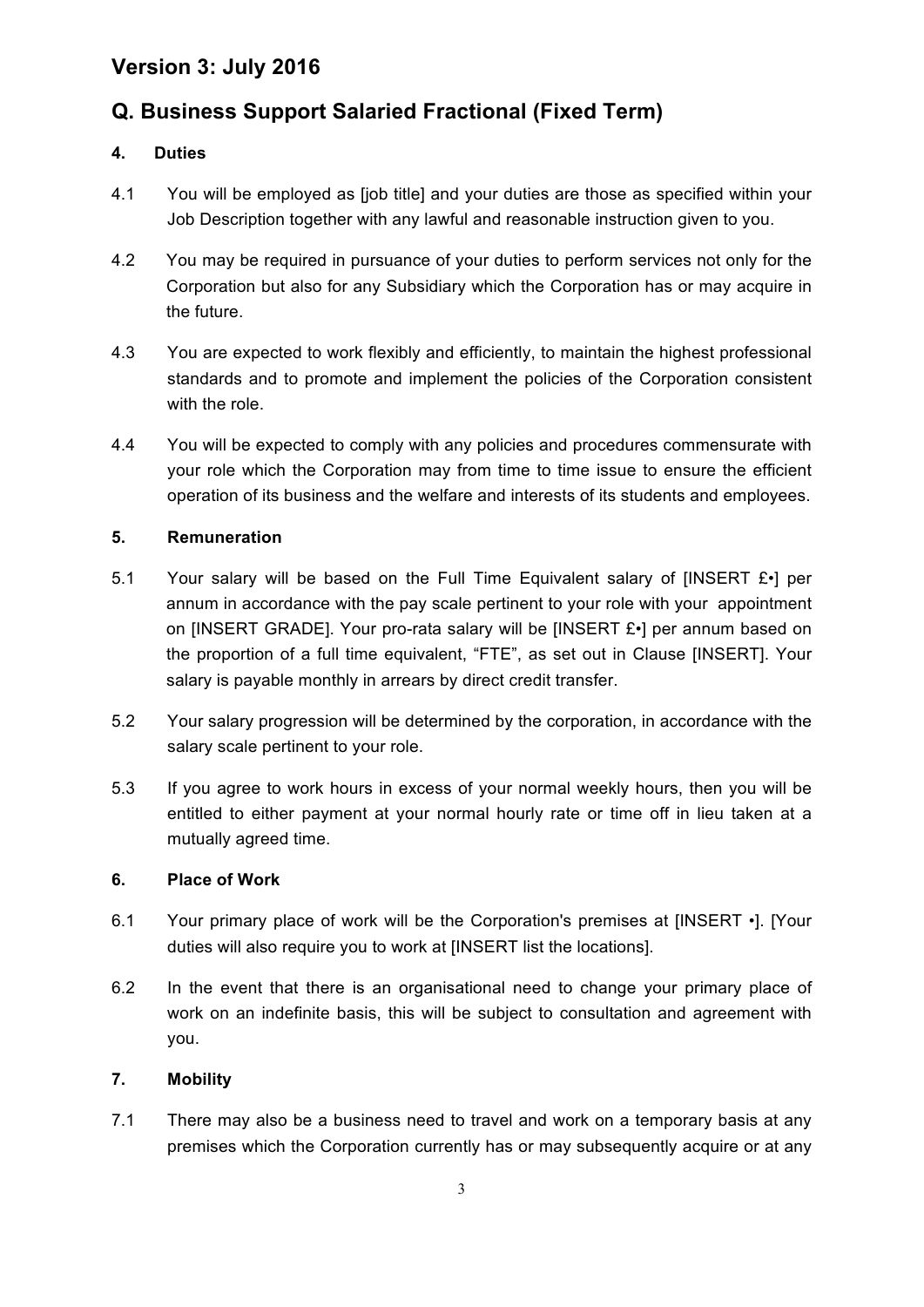# **Q. Business Support Salaried Fractional (Fixed Term)**

premises at which it may from time to time provide services. This would be subject to discussion and agreement giving due regard to the following considerations:

- The location and arrangements for travel and subsistence;
- The length of the working day with increased travel time;
- The hours of work;
- The timescale and duration of the proposed arrangements;
- The employee's personal and family circumstances.
- 7.2 From time to time you may be required to travel and work on a temporary basis at locations outside the UK and for a period of no more than 4 weeks subject to the arrangements set out in Clause 7.1.

#### **8**. **Appraisal and Continuing Professional Development**

- 8.1 You are required to participate in the staff appraisal scheme approved by the Corporation;
- 8.2 You are required to participate in reasonable arrangements for your further training and development.
- 8.3 Full details of the Corporation's policy in relation to Continuing Professional Development can be found at [INSERT link].

#### **9. Requirement for a Relevant Qualification**

The Corporation will review with you, either prior to commencement of employment or shortly thereafter, the qualifications required for the post and will provide such assistance as it deems reasonable to enable you, if required, to secure requisite qualifications. In the event that you fail to secure the requisite qualifications within the period specified, the Corporation may have no alternative but to terminate your employment and to this end the Corporation reserves the right notwithstanding any other provisions of this contract, to terminate your employment by giving notice in accordance with Clause 35.1.

#### **10. Working Hours**

10.1 You will be expected to work such hours as are reasonably necessary for the proper performance of your duties and responsibilities, with a normal working week of [INSERT HOURS] hours representing a proportion of [INSERT] FTE. The normal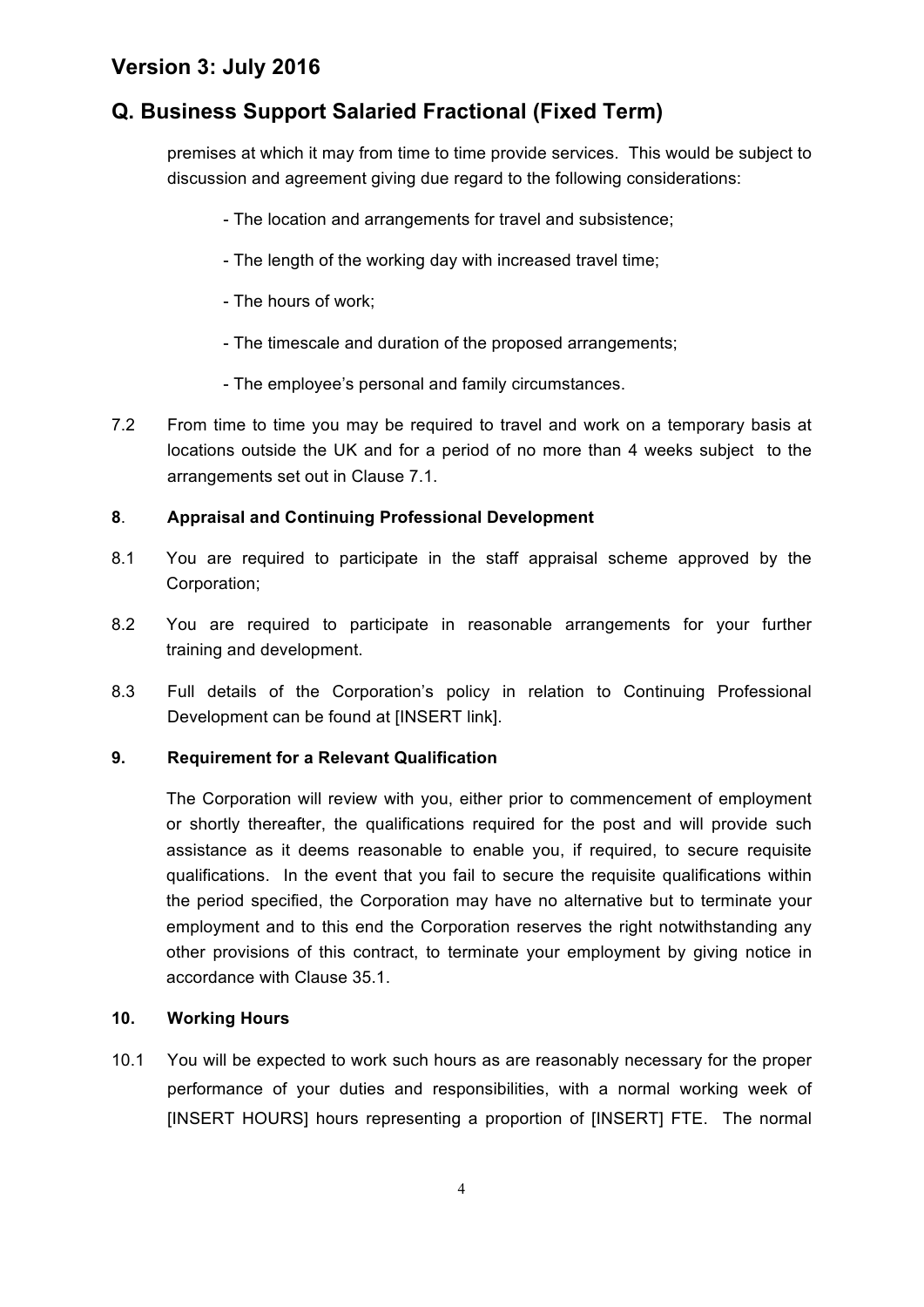# **Q. Business Support Salaried Fractional (Fixed Term)**

working week is Monday to Friday, and in some cases Saturday and/or Sunday by agreement.

- 10.2 Your normal pattern of work is set out in your letter of appointment. Any changes to your normal working pattern will be by agreement between you and your line manager.
- 10.3 You may sometimes be requested to work on a Bank or Public Holiday, in which case you will be given time off in lieu, should you agree to this, or payment at an enhanced rate in accordance with the Corporation's policy
- 10.4 Where you agree to work additional hours, the terms set out in Clause [5.3] will apply.

#### **11. Holidays**

- 11.1 You are entitled to [INSERT DAYS/HOURS] paid annual leave in each holiday year (being the period from 1st September to 31st August), and a pro-rata entitlement of 8 Bank and Public Holidays normally observed in Wales and a pro-rata entitlement of up to 5 efficiency days. Your holidays are derived from a full time equivalent entitlement of 28 days rising to 32 days after five full holiday years of continuous service. Your annual leave will accrue on the basis of  $1/12<sup>th</sup>$  of your annual entitlement for each month of completed service.
- 11.2 The Corporation reserves the right to schedule a number of closure days in the Annual Calendar, in the interest of efficiency. Where the total number of such days do not exceed 5 per annum, you will not be required to use your annual leave entitlement. Where the Corporation schedules more than 5 such days per annum, days in excess of your pro-rata entitlement must be taken as part of your annual leave.
- 11.3 The timing of all holidays is subject to the agreement of your line manager. You are required to submit an outline schedule of any significant holidays, where possible before 31st October in any holiday year.
- 11.4 If, on the termination of your employment, you have exceeded your accrued holiday entitlement including Bank and Public holidays up to the date of termination, the Corporation will be entitled to deduct the excess from your final salary payment calculated at a rate of  $1/260<sup>th</sup>$  of your salary for each of the excess days. If you have any unused holiday entitlement, the Corporation will require you to take it during your notice period unless it agrees to pay you the appropriate sum in lieu.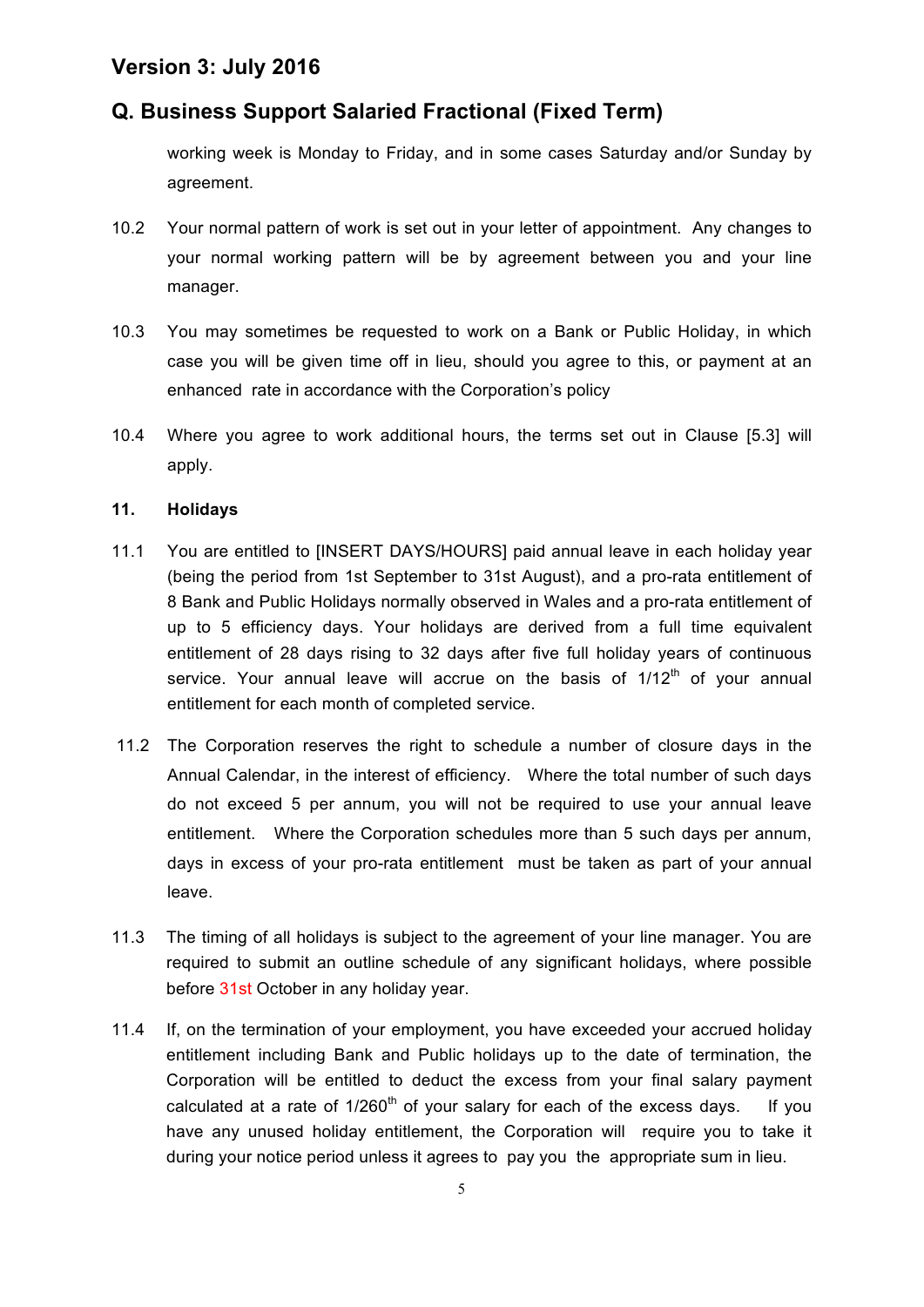# **Q. Business Support Salaried Fractional (Fixed Term)**

- 11.5 If the Corporation terminates your employment, by reason of gross misconduct in accordance with Clause 35.3, any payment due for outstanding holiday entitlement shall be limited to your statutory entitlement under the Working Time Regulations 1998. Any paid holidays (including Bank and Public holidays) taken shall be deemed first to have been taken in satisfaction of that statutory entitlement.
- 11.6 If either party has served notice to terminate the appointment, the Corporation may require you to take any outstanding holiday entitlement during the notice period. Any outstanding holiday entitlement shall be deemed to be taken during any period of garden leave under Clause 35.4
- 11.7 Holiday entitlement for one holiday year cannot be taken in subsequent holiday years unless otherwise agreed by the Principal. In some exceptional cases up to 5 days may be rolled forward, but only with the agreement of the Principal. Failure to take holiday entitlement in the appropriate holiday year will lead to forfeiture of any accrued holiday without any right to payment in lieu thereof*.*
- 11.8 If you are not able to take holiday entitlement due to sickness, accrual of holiday entitlement will be restricted to 28 days pursuant to the statutory requirements of the Working Time Regulations 1998 which will be paid in lieu (on termination of employment only) or carried over by agreement with Corporation's Human Resources on receipt of confirmation from your G.P.

#### **12. Expenses**

Expenses which you incur in the proper performance of your duties will be reimbursed by the Corporation providing that they have been approved in advance by your line manager and are matched by signed and approved receipts in accordance with the Corporation's Financial Regulations which can be obtained from [INSERT LOCATION].

#### **13. Pension**

You will automatically become a member of the LGPS unless you choose otherwise. If you elect not to be a part of the scheme you must complete the appropriate opt out form available from the Pensions Department at [insert the relevant contact details ]. Should you choose not to join the LGPS, the Corporation is still obliged to comply with the employer duties under Part 1 of the Pensions Act 2008 and will automatically enrol or re-enrol you into a Pension scheme as and when required by law.

#### **14. Deductions**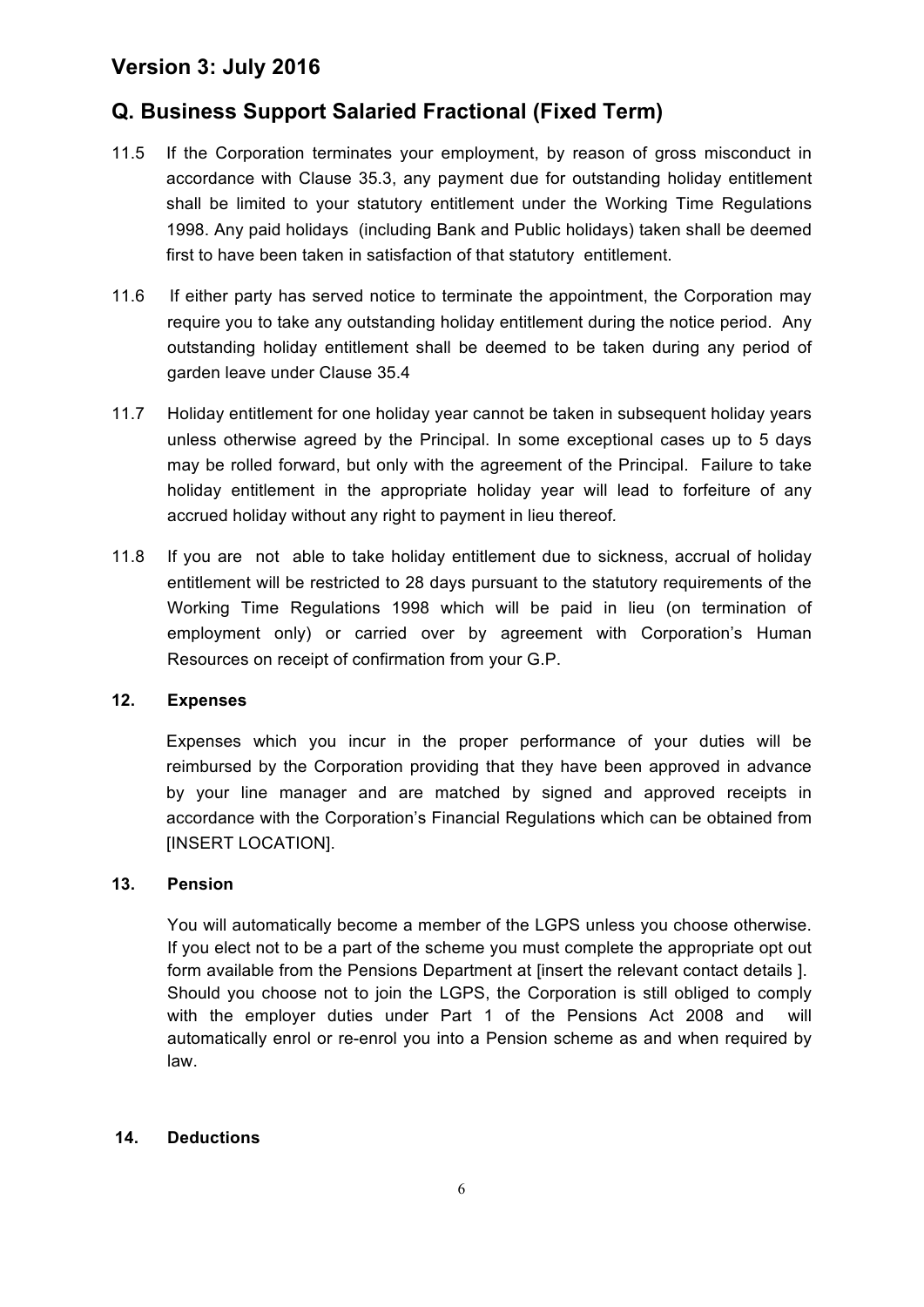# **Q. Business Support Salaried Fractional (Fixed Term)**

For the purposes of the Employment Rights Act 1996, you hereby authorise the Corporation to deduct from your salary or any other payments due to you any agreed sums due from you to the Corporation, including any overpayments, loans or advances made to you by the Corporation. You will be provided with a deduction schedule accordingly.

#### **15. Sickness**

- 15.1 If you are absent from work due to sickness or injury, you may be eligible to receive sick pay in accordance with the Corporation's Sickness Policy. Further details in respect of sickness may be obtained from [INSERT LOCATION]
- 15.2 The payment of sick pay is subject to your compliance with the Corporation's rules for the notification and verification of sickness absence, which are set out in the Sickness Policy.
- 15.3 The Corporation has the right to require you to attend a medical examination by a doctor or occupational health specialist nominated by the Corporation, in particular but not limited to circumstances where you are absent on long term sickness. The Corporation reserves the right to cease to make payments of sick pay in the event that you repeatedly fail to attend at such an appointment having been requested to do so, without reasonable justification.
- 15.4 If you receive compensation following an injury or accident which occurred outside work for loss of earnings, you will be required to repay to the Corporation compensation paid for such loss of earnings, up to the value of sick pay received less your statutory entitlement.

#### **16. Maternity Leave**

If you become pregnant, you will be eligible to take maternity leave and may qualify for employer and/or statutory maternity pay. Full details of the Corporation's Maternity Policy and the procedures with which you must comply in order to exercise your rights under it are available from [INSERT LOCATION].

#### **17. Paternity Leave**

Where your Spouse/Partner becomes pregnant, you will be eligible to take paternity leave and receive paternity pay. Full details of the Corporation's Paternity Leave Policy and the procedures with which you must comply in order to exercise your rights under it are available from [INSERT LOCATION].

#### **18. Parental Leave**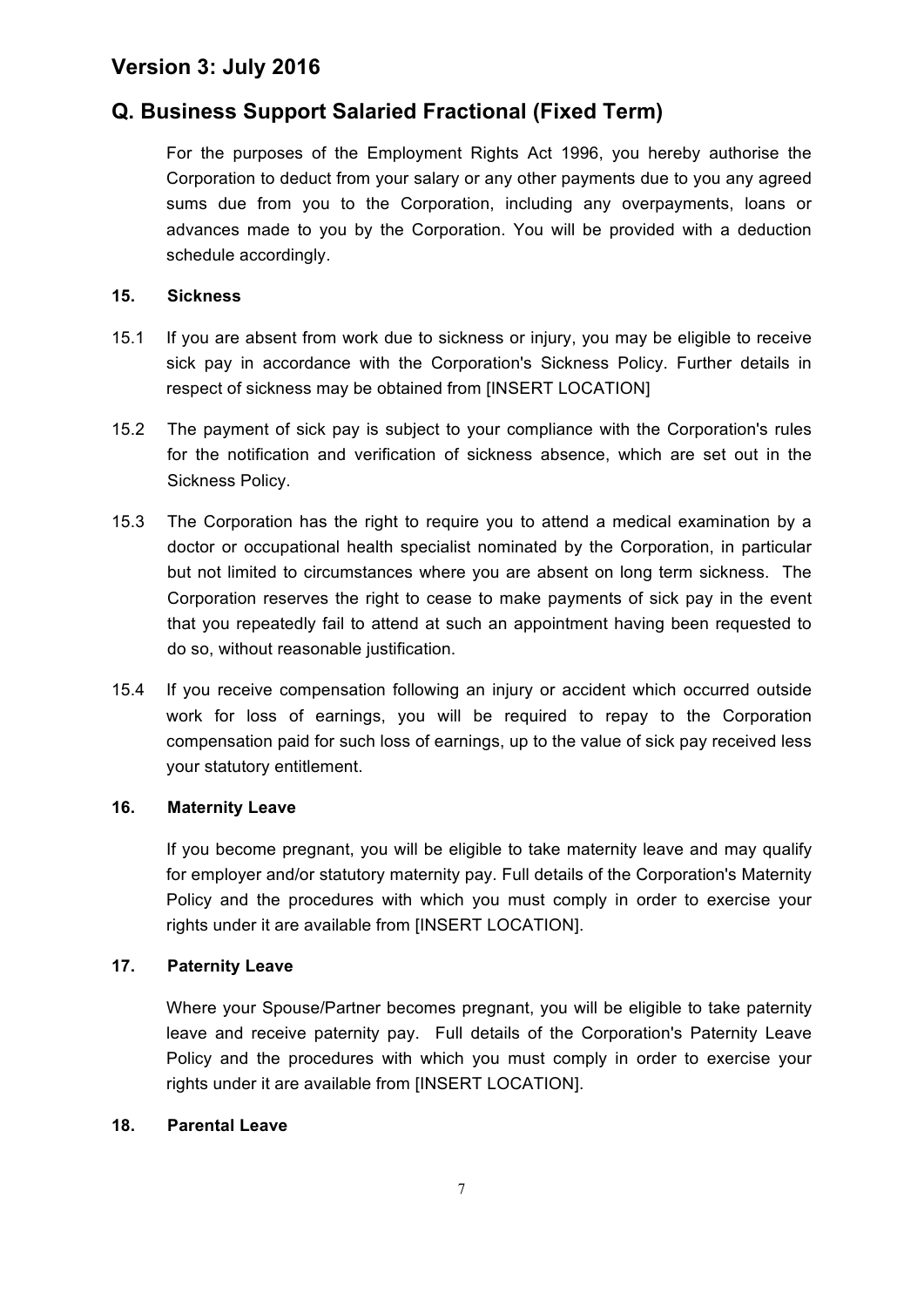# **Q. Business Support Salaried Fractional (Fixed Term)**

You will be entitled to take parental leave in accordance with the Maternity and Parental Leave Regulations 1999, as amended, or alternatively in accordance with any policy or procedure on this subject which has been adopted by the Corporation. Further details in respect of parental leave may be obtained from [INSERT LOCATION].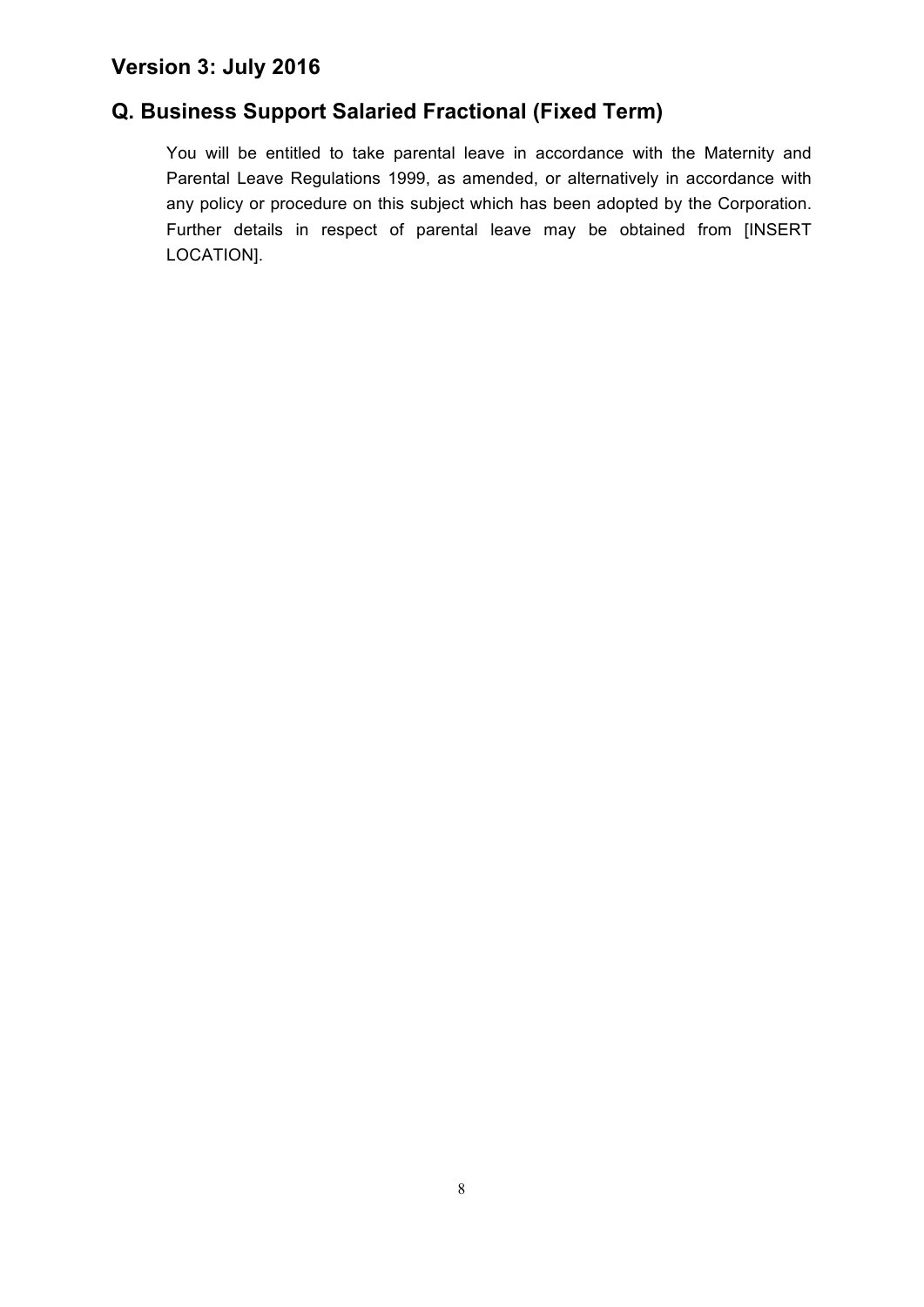# **Q. Business Support Salaried Fractional (Fixed Term)**

#### **19. Adoption Leave**

If you adopt a child, you may be eligible to take adoption leave and receive adoption pay. Full details of the Corporation's Adoption Policy and the procedures with which you must comply in order to exercise your rights under it are available [INSERT LOCATION].

#### **20. Health and Safety**

The Corporation recognises and accepts its responsibilities as an employer to ensure, so far as is practicable, the health, safety and welfare of all its employees. A copy of the Health and Safety Policy, subject to amendment from time to time, can be obtained from [INSERT LOCATION]. You are responsible for familiarising yourself with the policy and adhering to the health and safety rules in the workplace.

#### **21. Exclusivity of Service**

- 21.1 You are required to devote your time, full attention and abilities to your duties during your contracted working hours and to act in the best interests of the Corporation at all times
- 21.2 You are required to notify the Corporation's Human Resources Department in writing of any other employment or paid activities that you currently undertake or intend to undertake for the duration of this contract.
- 21.3 The Corporation reserves the right to refuse permission to undertake such employment or paid activities where the following applies.
	- (i) there is a conflict or competition with the work of the Corporation
	- (ii) it involves the use of Corporation property
	- (iii) it prevents the effective undertaking of your duties for the Corporation
	- (iv) it contravenes the Working Time Regulations 1998;
	- (v) it poses a risk to the Corporation's reputation.
- 21.4 If you have any doubts about possible conflicts of interest you must consult the Corporation's Human Resources Department and where required obtain written permission from the Principal.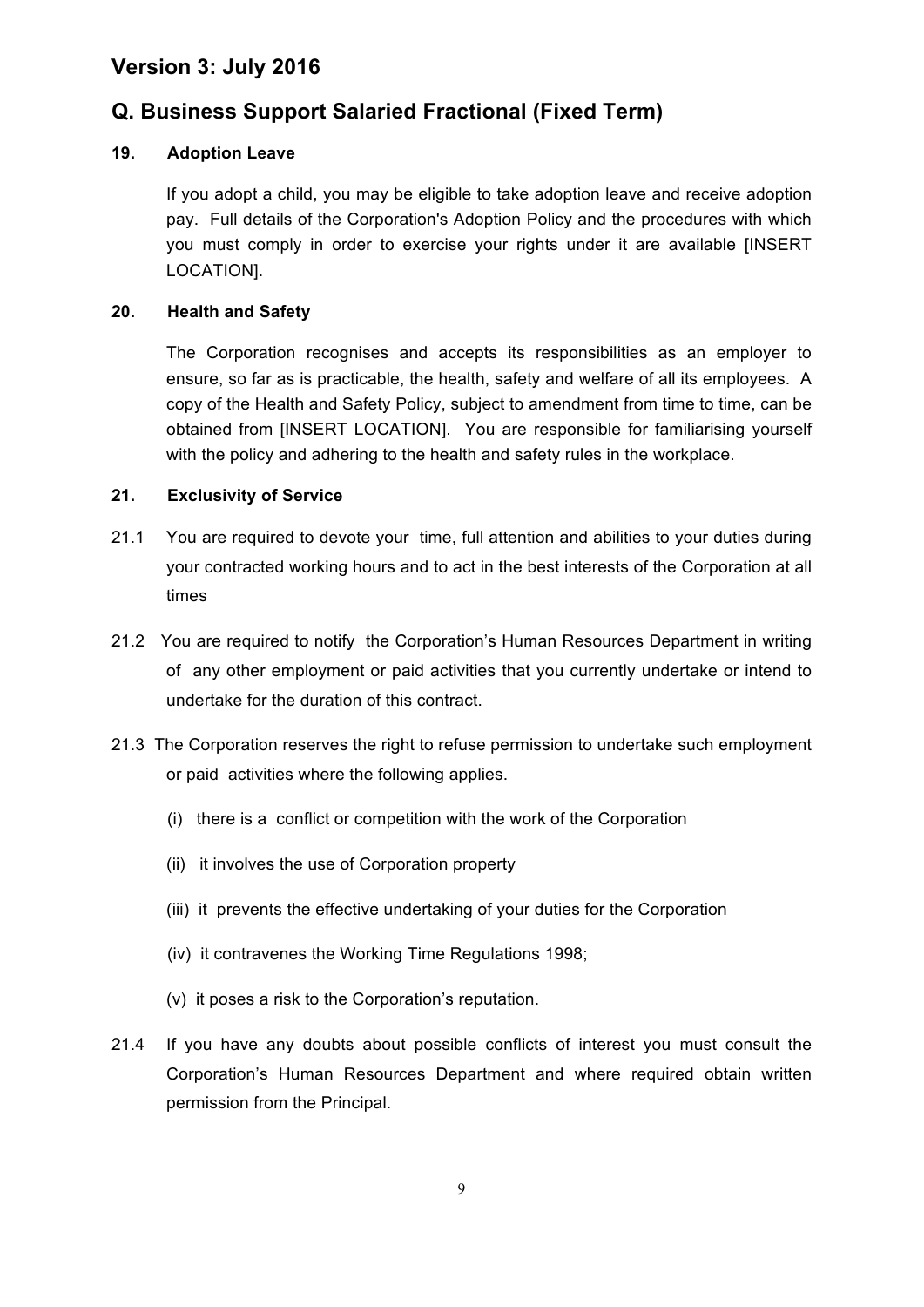# **Q. Business Support Salaried Fractional (Fixed Term)**

21.5 Where paid leave of absence is granted to undertake activity for another organisation any payment (expenses exempt) received in respect of that activity must be transferred to the Corporation

#### **22. Confidentiality**

- 22.1 You shall not either during your employment (except in the proper performance of your duties), nor at any time after its termination, use for your own purposes (or for any purposes other than those of the Corporation) or divulge to any person, corporation, company or other organisation whatsoever any confidential information belonging to the Corporation or to any Subsidiary or relating to its or their affairs or dealings which may come to your knowledge during your employment. This restriction shall cease to apply to any information or knowledge which may come into the public domain after the termination of your employment, other than as a result of unauthorised disclosure by you or by any third party. The Trade Union and Labour Relations (Consolidation) Act 1992 (TULR(C)A 1992) requires employers to disclose information for the purposes of collective bargaining to accredited representatives of recognised trade unions. This restriction shall not apply to any use or disclosure authorised by the Corporation or required by law or in furtherance of a legitimate trade union activity.
- 22.2 Confidential information shall include (but shall not be limited to) the following:
	- (a) Information concerning the services offered or provided by the Corporation or any Subsidiary including the names of any persons, companies or other organisations to whom such services are provided, their requirements and the terms upon which services are provided to them (save that such information shall not be regarded as confidential once it has been published in any prospectus or other document which is available to members of the public).
	- (b) The Corporation's marketing strategies and business plans or those of any Subsidiary and the marketing strategies and business plans of other Corporations or governing bodies involved in collaborative partnerships if appropriate.
	- (c) Any information relating to a proposed reorganisation, expansion or contraction of the Corporation's activities (or those of any Subsidiary) including any such proposal which also involves the activities of any other corporation or organisation.
	- (d) Financial information relating to the Corporation or any Subsidiary (save to the extent that such information is included in published audited accounts)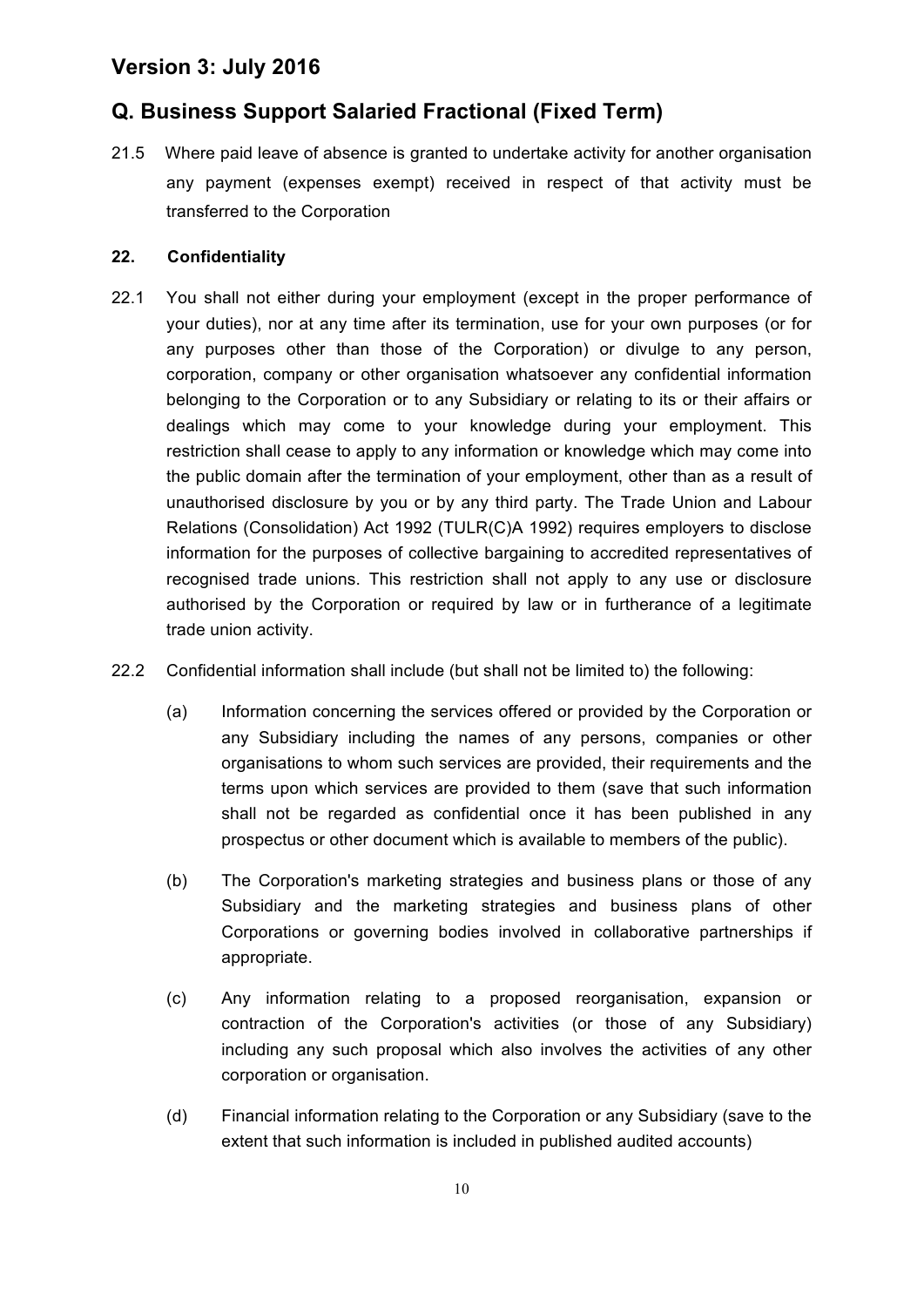# **Q. Business Support Salaried Fractional (Fixed Term)**

- (e) Details of:
	- (i) Employees of the Corporation or any Subsidiary, the remuneration and other benefits paid to them and their experience, skills and aptitudes and /or
	- (ii) Any arrangements for the supply of personnel to the Corporation or any Subsidiary by a third party provider.
- (f) Any information which you have been told is confidential or which you might reasonably expect to be confidential.
- (g) Any information which has been given to the Corporation or any Subsidiary in confidence by students or other persons, companies or organisations.
- 22.3 Notwithstanding the above, the Corporation affirms that professional staff have freedom within the law to question and test received wisdom relating to academic matters, and to put forward new ideas, and controversial or unpopular opinions about academic matters without placing themselves in jeopardy or losing the jobs and privileges they have at the Corporation.
- 22.4 All records, documents and other papers (together with any copies or extracts thereof) made or acquired by you in the course of your employment shall be the property of the Corporation and must be returned to it upon request on the termination of your employment.
- 22.5 Nothing in this contract, and in particular this Clause 22, is intended to prejudice your rights in relation to any protected disclosure under the meaning of Section 43A of the Employment Rights Act 1996, as amended from time to time (Whistleblowing).
- 22.6 Any request received by you under the Freedom of Information Act 2000 will be forwarded to [your Line Manager/HR Department/Information Officer] for consideration. Under no circumstances should you respond to such a request directly.

#### **23. Data Protection**

You agree to abide by the Corporation's Data Protection Policy available at [INSERT LINK] as amended from time to time and the provisions of the Data Protection Act 1998 when handling personal data in the course of employment including personal data relating to any employee, student, client, supplier or agent of the Corporation or any subsidiary.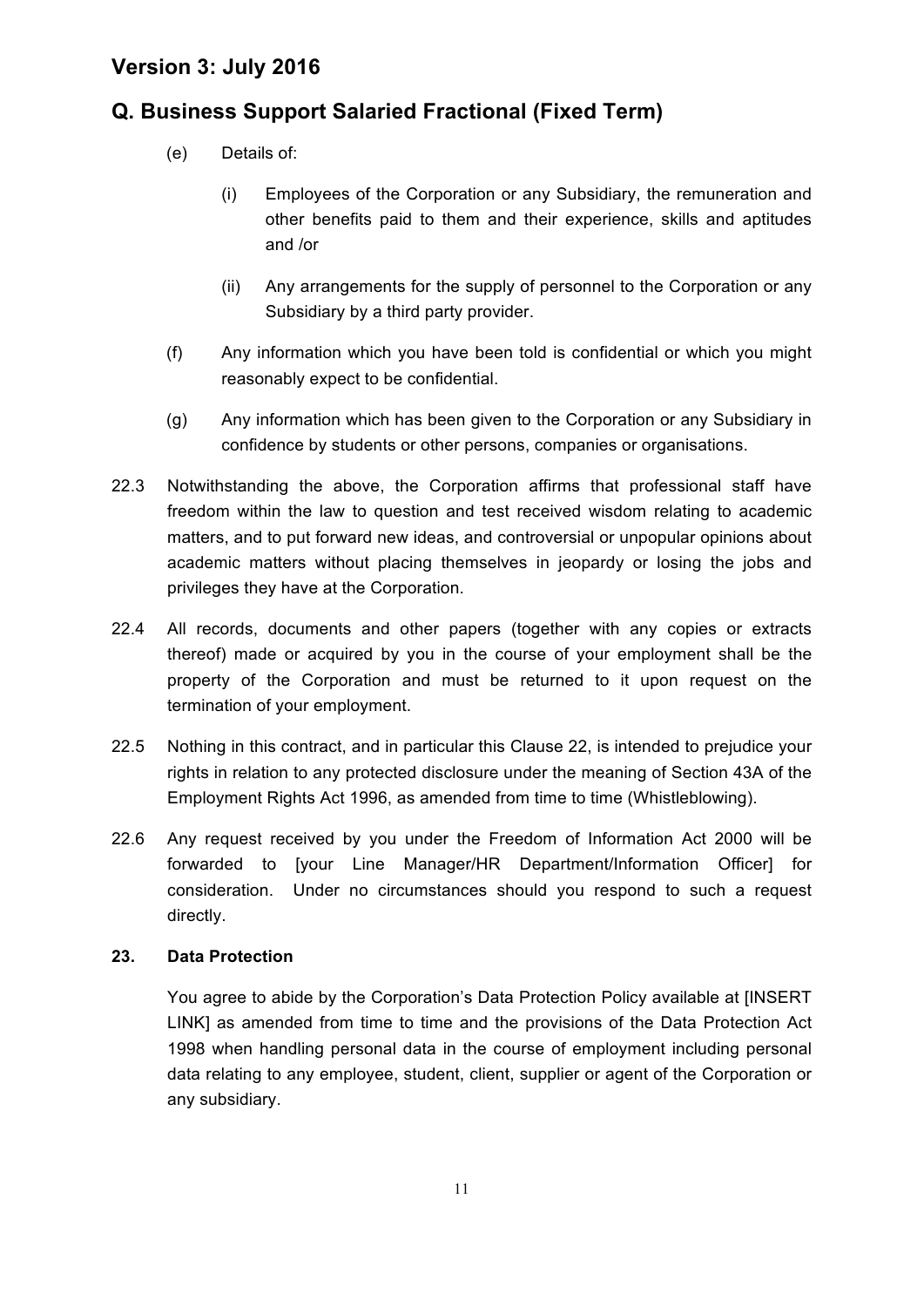# **Q. Business Support Salaried Fractional (Fixed Term)**

#### **24. Copyright**

- 24.1 The copyright in all records, documents and course materials produced or made by you in the course of your employment after your appointment to the Corporation, shall belong to the Corporation.
- 24.2 The copyright of any work or design compiled, edited or otherwise brought into existence by you as a scholarly work for the purposes of furthering your professional career shall belong to you. "Scholarly work" includes items such as books, contributions to books, articles and conference papers, and shall be construed in the light of the common understanding of the phrase in further and higher education.

#### **25. Grievances**

- 25.1 If you have a grievance relating to your employment, you are entitled to invoke the Corporation's Grievance Procedure which is available from [INSERT LOCATION].
- 25.2 You may from time to time be required to participate in some capacity in an employee grievance.

#### **26. Disciplinary Procedures**

- 26.1 The Corporation expects reasonable standards of performance and conduct from its employees. Details of the Corporation's Procedures can be found at [INSERT LOCATION] together with the Staff Code of Conduct.
- 26.2 You may from time to time be required to participate in some capacity in a disciplinary procedure.

#### **27. Capability Procedures**

The Corporation has procedures in place designed to assist and encourage all employees to achieve and maintain standards of job performance. The aim is to ensure consistent and fair treatment for all and to assist any employee who is considered to be experiencing difficulties in performing satisfactorily the duties required of the post to which s/he was appointed. Details of the Corporation's Procedures can be found at [INSERT LOCATION].

#### **28. Protected Disclosures - Whistleblowing**

If you have concerns regarding activities including but not limited to malpractice, fraud or corruption within the Corporation and /or any of its subsidiaries you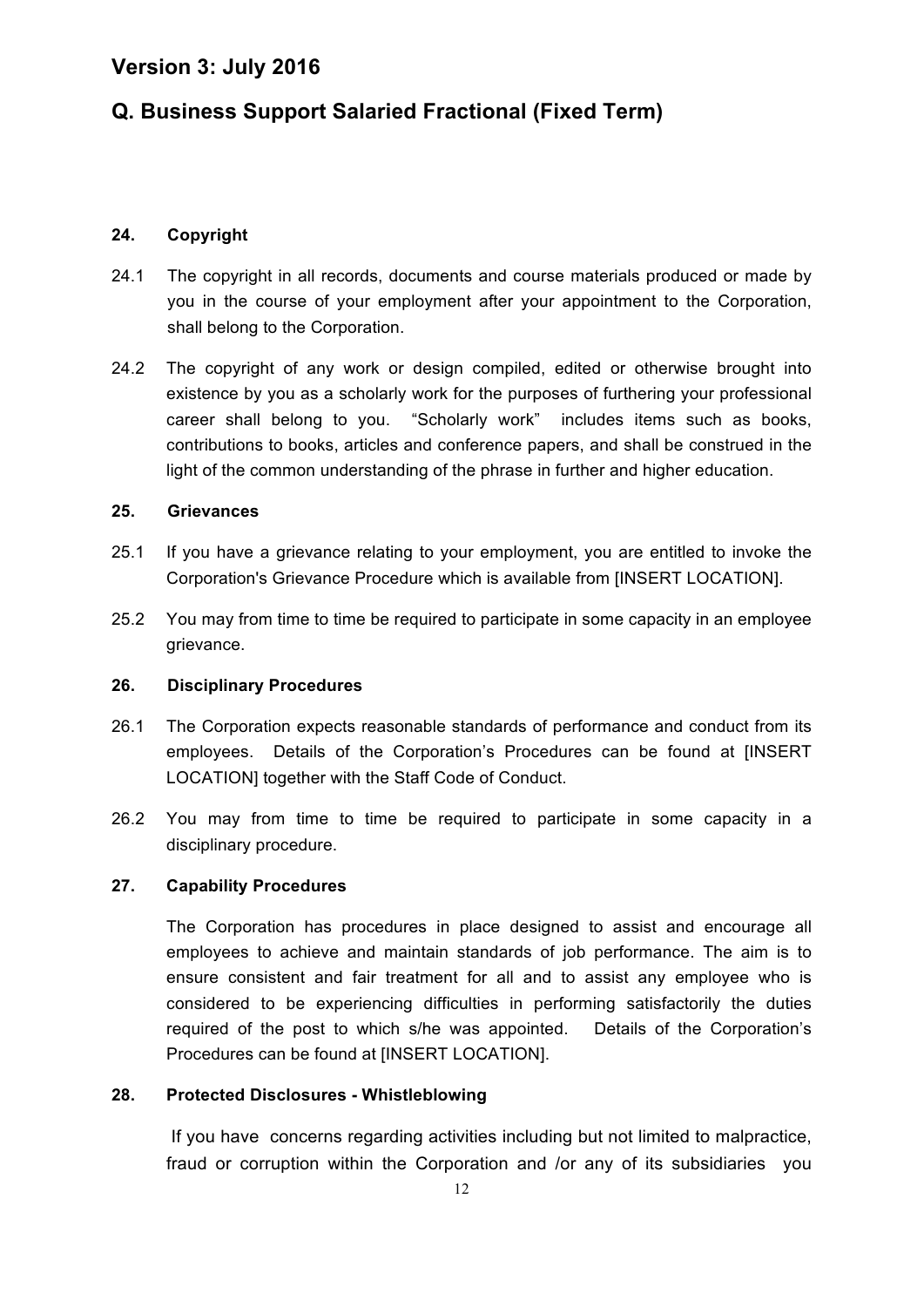# **Q. Business Support Salaried Fractional (Fixed Term)**

should refer to the Corporation's Whistleblowing Policy which can be found at [INSERT LOCATION] to assist you in raising your concerns.

#### **29. Safeguarding Children and Adults**

The Corporation has policy and procedures in place which set out the statutory safeguarding responsibilities of Further Education Colleges, as well as good practice recommendations, in relation to children and adults. All employees are required to adhere to the Corporation's Safeguarding Policy and associated procedures and guidance, which may be varied by the Corporation from time to time. Details can be found at [INSERT LOCATION].

#### **30. Social Networking**

You should be aware that the internet is provided primarily for business use. The Corporation recognises that many employees use the internet, including social media for personal and business purposes. You should therefore have due regard to the Corporation's Social Media and/or Email Policy and/or Acceptable Usage Policy when using the internet including social media for personal and business purposes.

#### **31. Monitoring of Telecommunications**

In accordance with the Corporation's policies, the Corporation has the right to monitor any and all aspects of its telephone and computer systems that are made available to you and to monitor, intercept and/or record any communications made by you, including any type of telephone, e-mail or Internet communications, for any purposes authorised under the Telecommunications (Lawful Business Practice) (Interception of Communications) Regulations 2000 and any amending or supplementary legislative or regulatory requirements.

#### **32. Criminal Acts**

In the event that you are under caution, arrested, charged with, and/or convicted of, a criminal act, you will advise the Corporation's Human Resources Department immediately. Failure to do so may result in disciplinary action.

#### **33. Anti-Bribery and Corruption**

33.1 Every employee and individual acting on the Corporation's behalf is responsible for maintaining the Corporation's reputation and for conducting their duties honestly and professionally. In accordance with this, you are required to adhere to the Corporation's Anti-Bribery Policy. Details can be found at [INSERT LOCATION].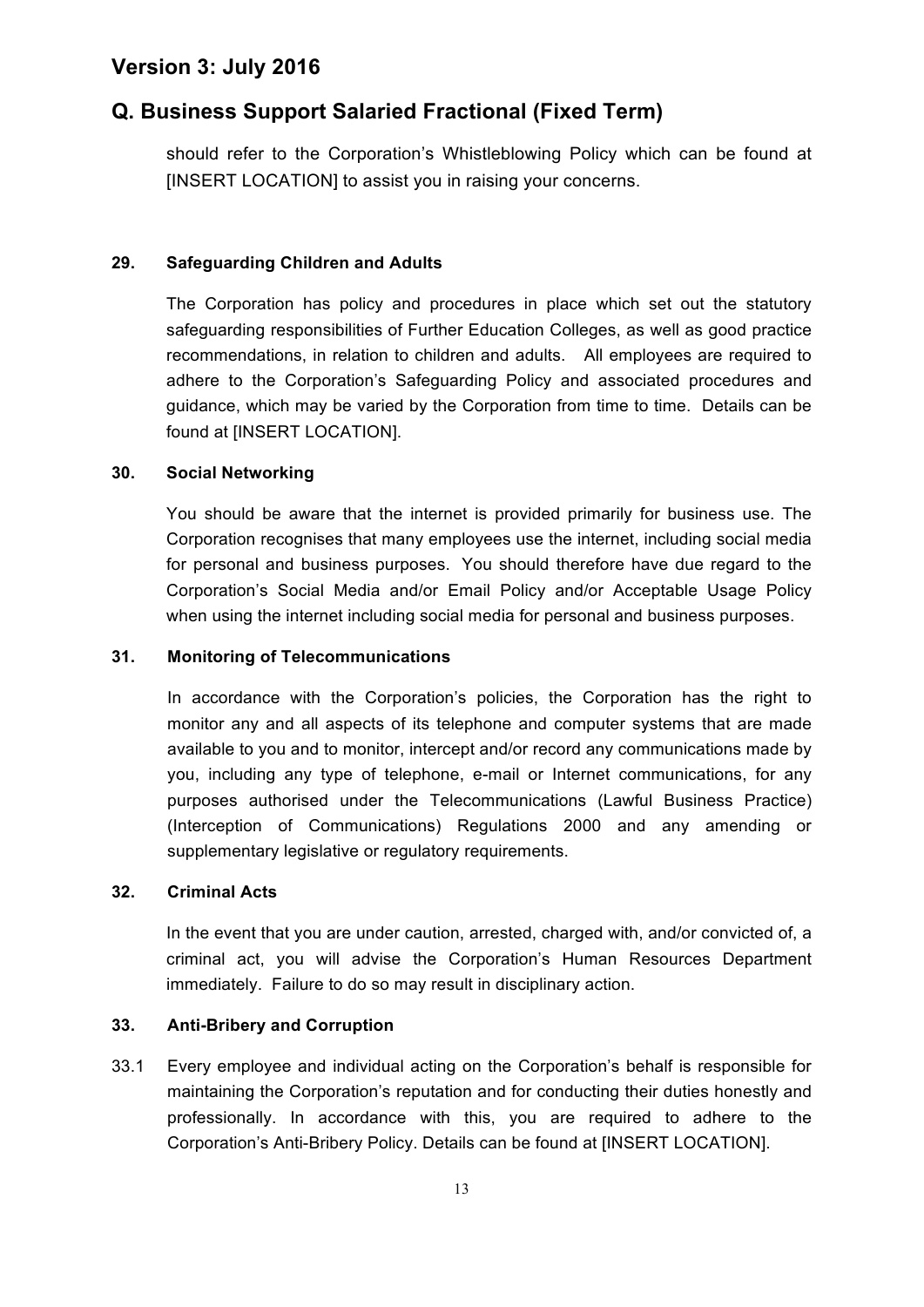# **Q. Business Support Salaried Fractional (Fixed Term)**

33.2 You agree that you will report any suspicious conduct that may amount to a bribe being offered, promised, given, requested or accepted (either involving you or another employee or person acting for, or on behalf of, the Corporation) immediately to the relevant individuals within the Corporation in accordance with the Anti-Bribery Policy.

#### **34. Trade Union Membership**

- 34.1 You have the right to belong to a trade union of your choice. The following trade union[s] are currently recognised by the Corporation for Staff: [ENTER TU DETAILS AND RELEVANT BARGAINING GROUP ].
- 34.2 The Corporation will provide information to the recognised trade unions to allow them to organise within the college. Your details will be provided unless you notify us, in writing, that you do not wish your name to be provided.

#### **35. Termination of Employment**

- 35.1 After the successful completion of any probationary period, the Corporation may terminate your employment by giving you in writing whichever is the greater of:
	- (a) 1 month's notice
	- (b) one week's notice for each year of service, up to a maximum of 12 weeks' notice.
- 35.2 You may terminate your employment at any time by giving the Corporation 1 months' notice in writing
- 35.3 The Corporation may terminate your employment without notice or without compensation in lieu of notice if you are found guilty of gross misconduct.
- 35.4 During any period of notice of termination (whether given by you or the Corporation), the Corporation shall be under no obligation to assign any duties to you and shall be entitled to exclude you from its premises ("garden leave"), although this will not affect your right to receive your normal salary and other contractual benefits. If you are required to take '"garden leave" during the notice period, Clause 21 shall continue to apply.
- 35.5 Your employment will terminate automatically upon the date specified in Clause 1.

#### **36. Return of Corporation Property**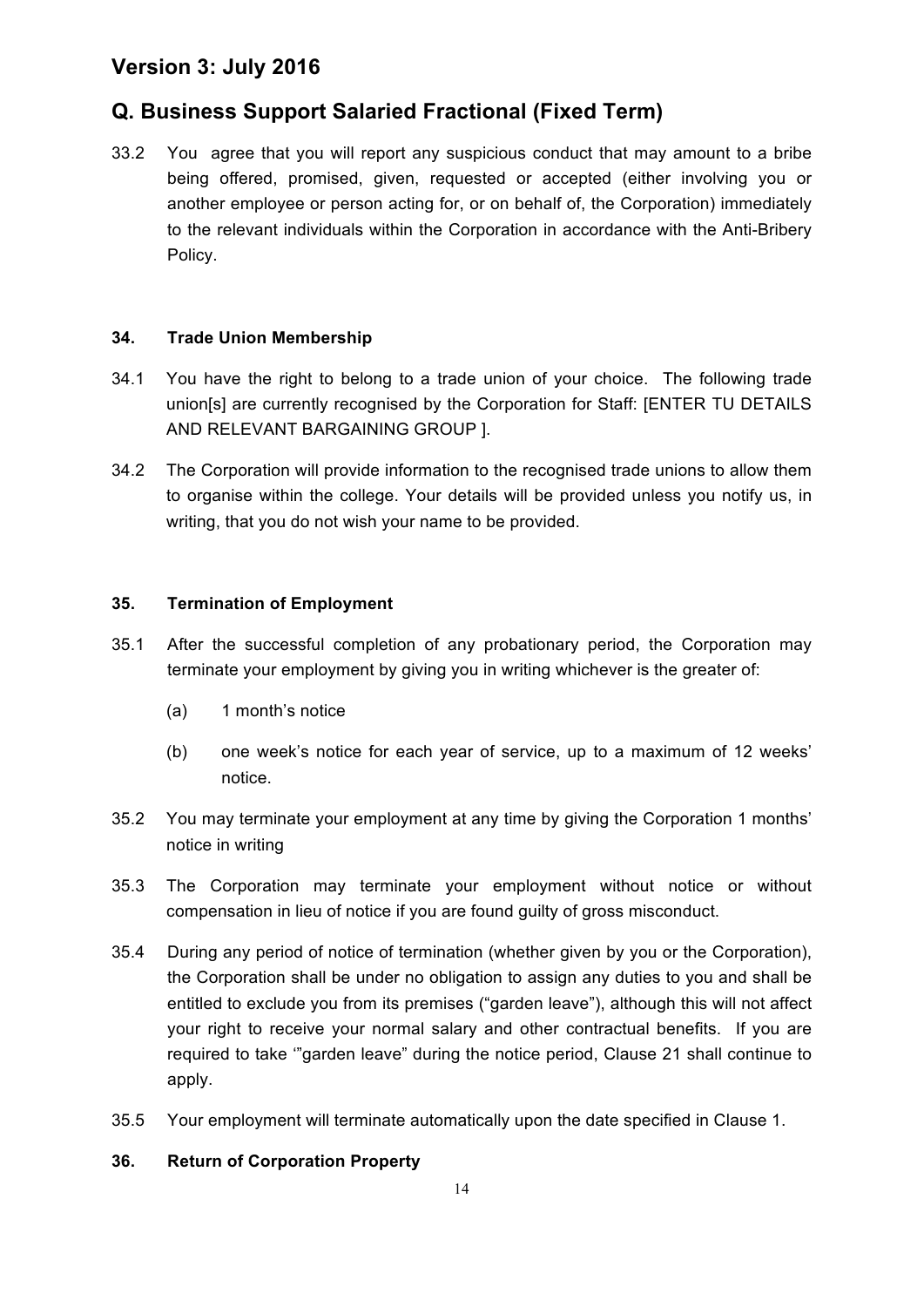# **Q. Business Support Salaried Fractional (Fixed Term)**

- 36.1 Upon the termination of your employment (for whatever reason) you hereby agree to return to the Corporation all [documents, student work, IT equipment, books, office equipment, keys, security passes, credit cards, college car *– delete/amend as appropriate*] and any other property belonging to the Corporation. This includes all documents and information whether stored electronically or as hard copy.
- 36.2 All Corporation property must be returned no later than your last date of employment with the Corporation. You are also required to return to the Corporation any college property that may come into your possession after your employment ends.
- 36.3 It is your responsibility to return Corporation property. With reference to Clause 14 (Deductions), you hereby agree that any failure to return such property will entitle the Corporation to withhold the whole or any part of any wages due to you from the Corporation up to the second hand replacement cost of the non-returned property'. The Corporation reserves the right to issue legal proceedings against you in the event that it is unable to recover, by way of a withholding of salary a sum representing up to the second hand replacement cost of the property which is unreturned.

#### **37. Collective Agreements**

National collective agreements which are currently in existence (as set out in Appendix 1) are expressly incorporated into this contract. These agreements may be varied from time to time following negotiations with the recognised trade unions through the Wales Negotiations Committee Further Education (WNCFE).

#### **38. Prior and Subsequent Agreements**

- 38.1 This Contract of Employment and Collective Agreements listed in Appendix 1 are in substitution for any previous letters of appointment or contracts of employment.
- 38.2 Any changes in the terms and conditions of employment applicable to staff appointed by the Corporation on the terms and conditions set out herein, which may be agreed after the date of this Contract between the Corporation and any trade unions recognised by the Corporation in respect of such staff, shall be incorporated automatically into your Contract of Employment.
- 38.3 Any future national collective agreements reached after the date of this contract through the WNCFE will be expressly incorporated into this contract in accordance with the procedures set out in the National Recognition Agreement.

#### **39. Interpretation**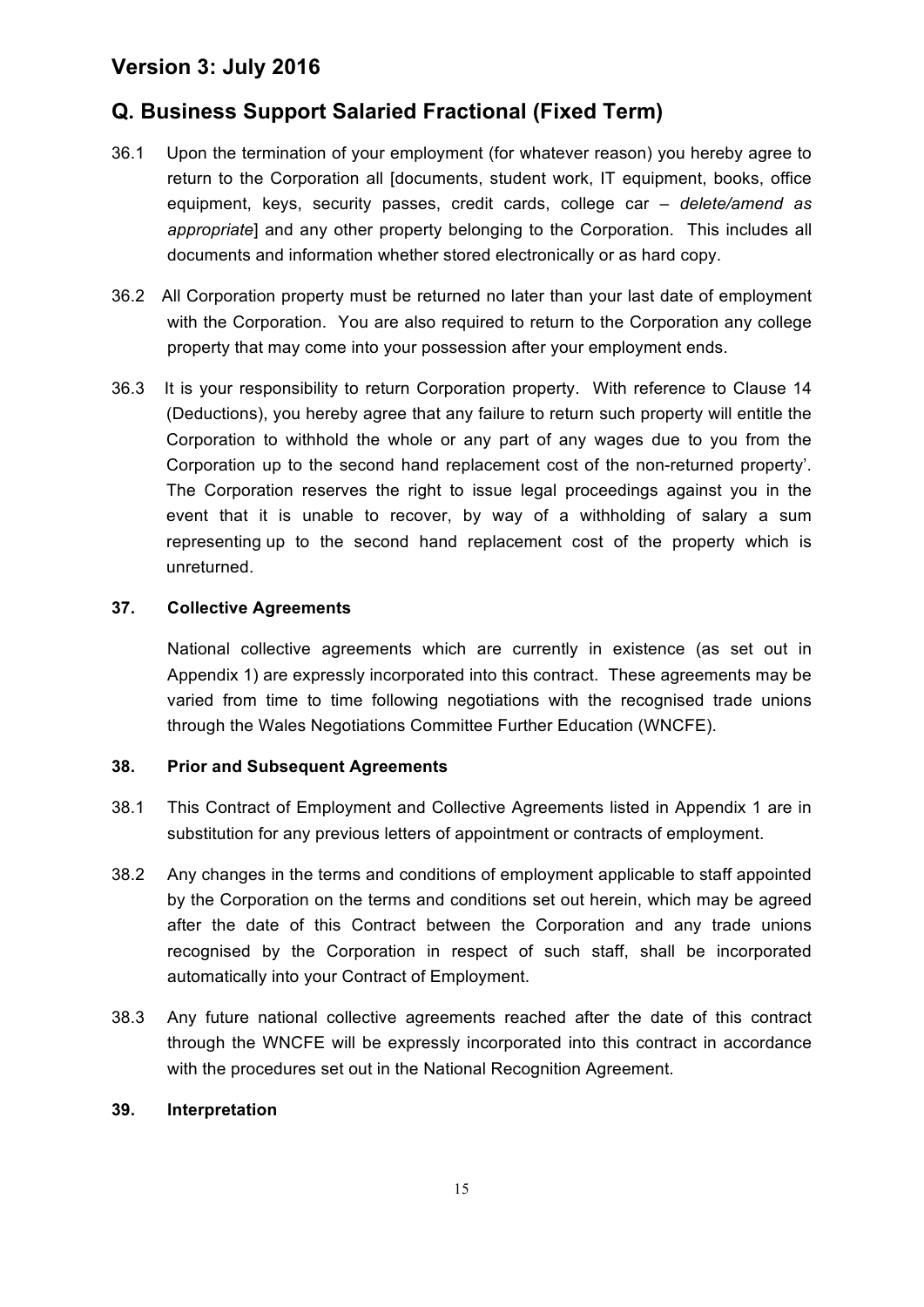# **Q. Business Support Salaried Fractional (Fixed Term)**

In this contract "Subsidiary" means any company, association, society or other entity directly or indirectly controlled by the Corporation, for which purpose 'control' means either ownership of more than 50% of the voting share capital (or equivalent right of ownership) of such company, association, society or other entity or power to direct its policies and management whether by contract, statute or otherwise.

#### **40. Applicable Law**

English and Welsh law shall apply to this Contract and the parties to this Contract submit to the jurisdiction of the courts of England and Wales.

#### **41. Reporting cases of misconduct or professional incompetence**

- 41.1 It is a statutory requirement for the Corporation to refer information to the Disclosure and Barring Service when an employee has been removed from regulated activity because the Corporation believes s/he has engaged in relevant conduct, or posed a risk of harm to children or vulnerable adults, or when an employee leaves their post in circumstances where they would or might otherwise have been removed because they harmed, or posed a risk of harm to a child or vulnerable adult.
- 41.2 In accordance with the Education (Supply of Information) (Wales) Regulations 2009 the Corporation will report to the General Teaching Council for Wales (or any successor body formed to monitor professional standards within the FE Sector), cases of misconduct, professional incompetence or conviction of a relevant offence of a registered teacher or member of staff, which results in the Corporation ceasing to engage the services of that person.

#### **42. Education Workforce Council (EWC)**

You are required to be registered by the EWC. You are therefore subject to the rules and regulations of this body.

#### **43. Post Termination Restrictions**

Either :

There are no Post Termination Restrictions for this post.

OR

The Post Termination Restrictions are set out in Appendix 2.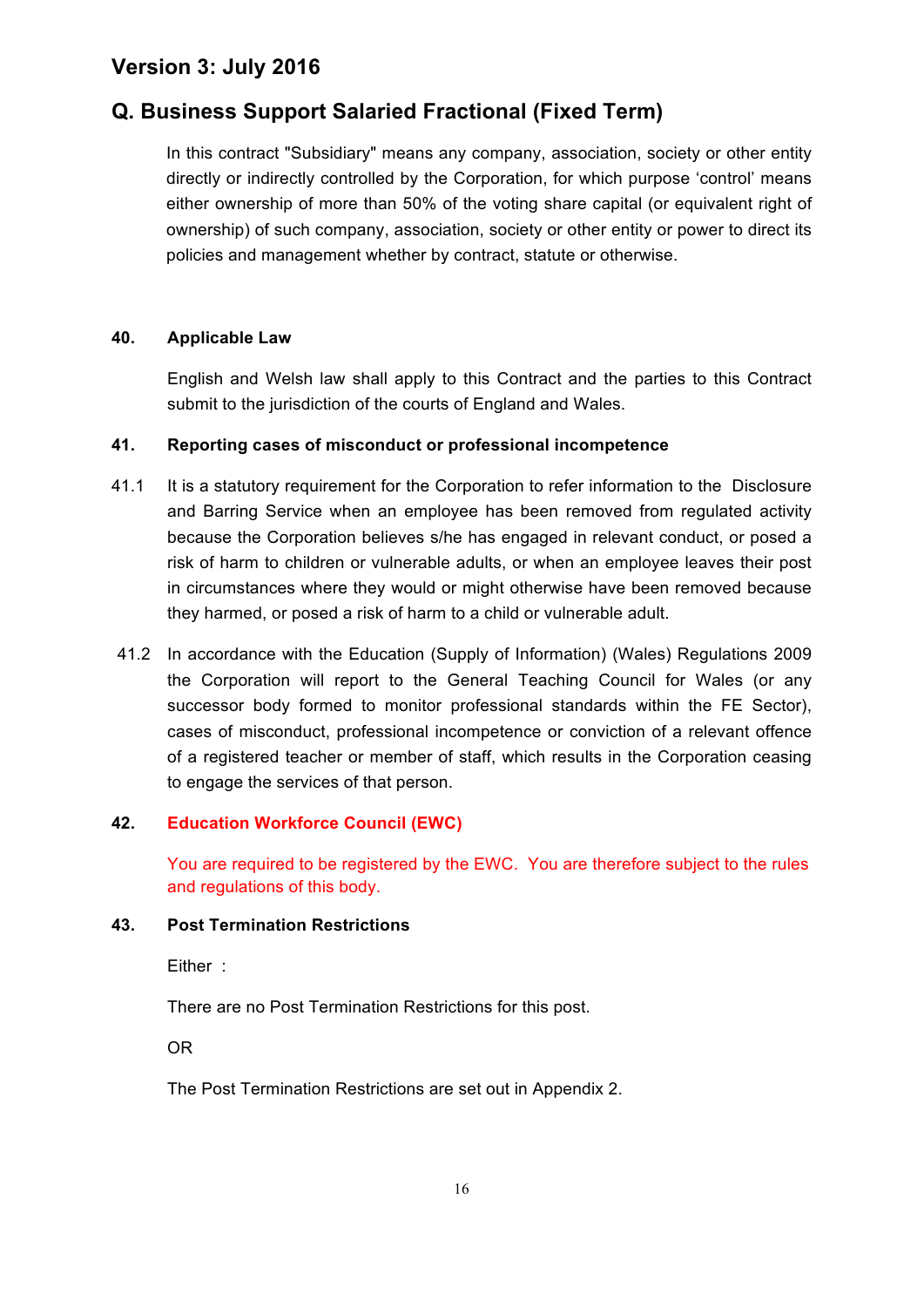# **Q. Business Support Salaried Fractional (Fixed Term)**

#### **Declaration**

I hereby confirm my agreement to the terms and conditions set out above.

(Name of Employee)

Signed : ...........................................................… Date …………………………..

(For and on behalf of the Corporation)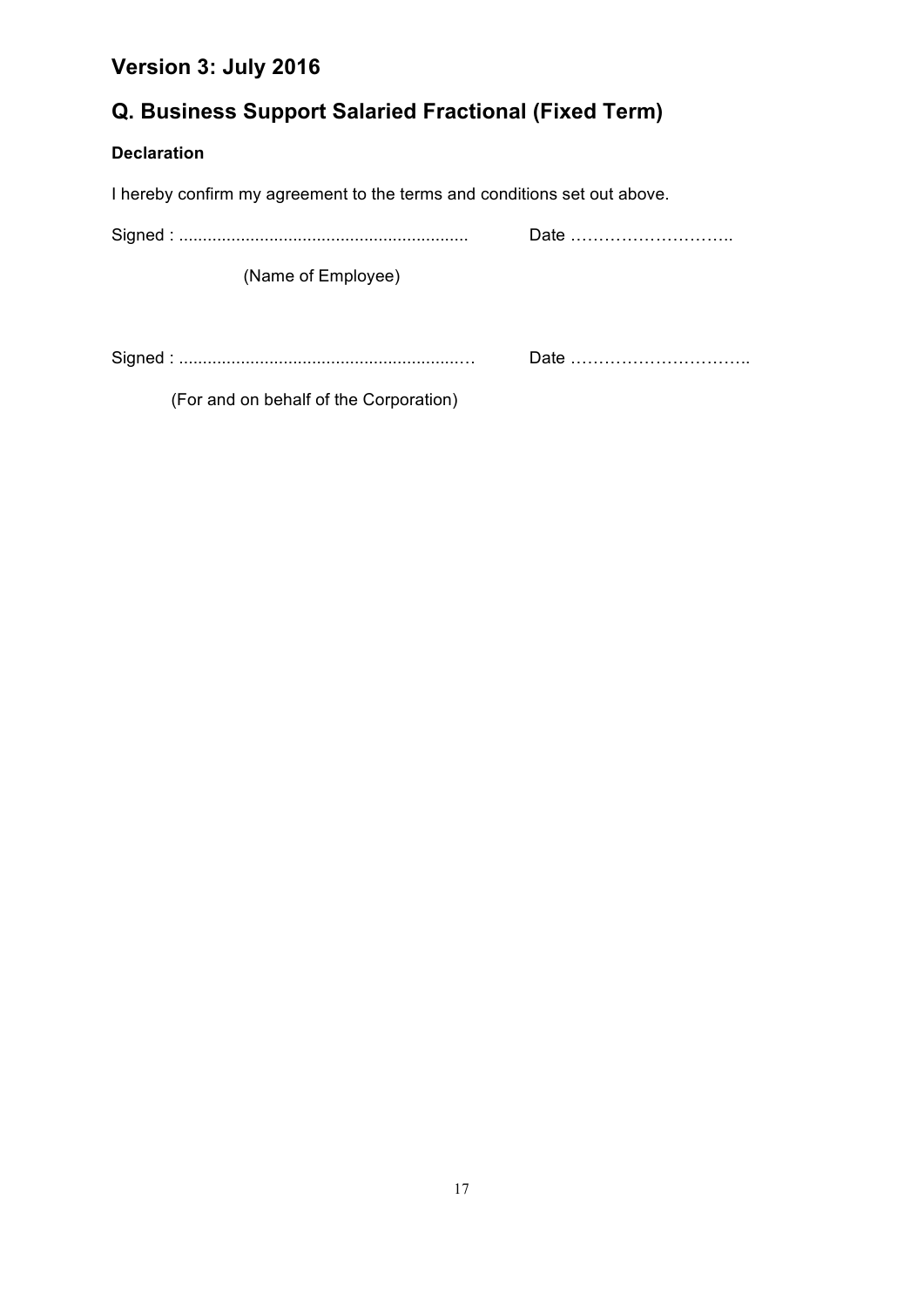# **Q. Business Support Salaried Fractional (Fixed Term)**

# **Appendix 1 – Collective Agreements**

1. Agreement on the Employment of Instructor / Demonstrator Staff in FE Colleges and Institutions in Wales (2005)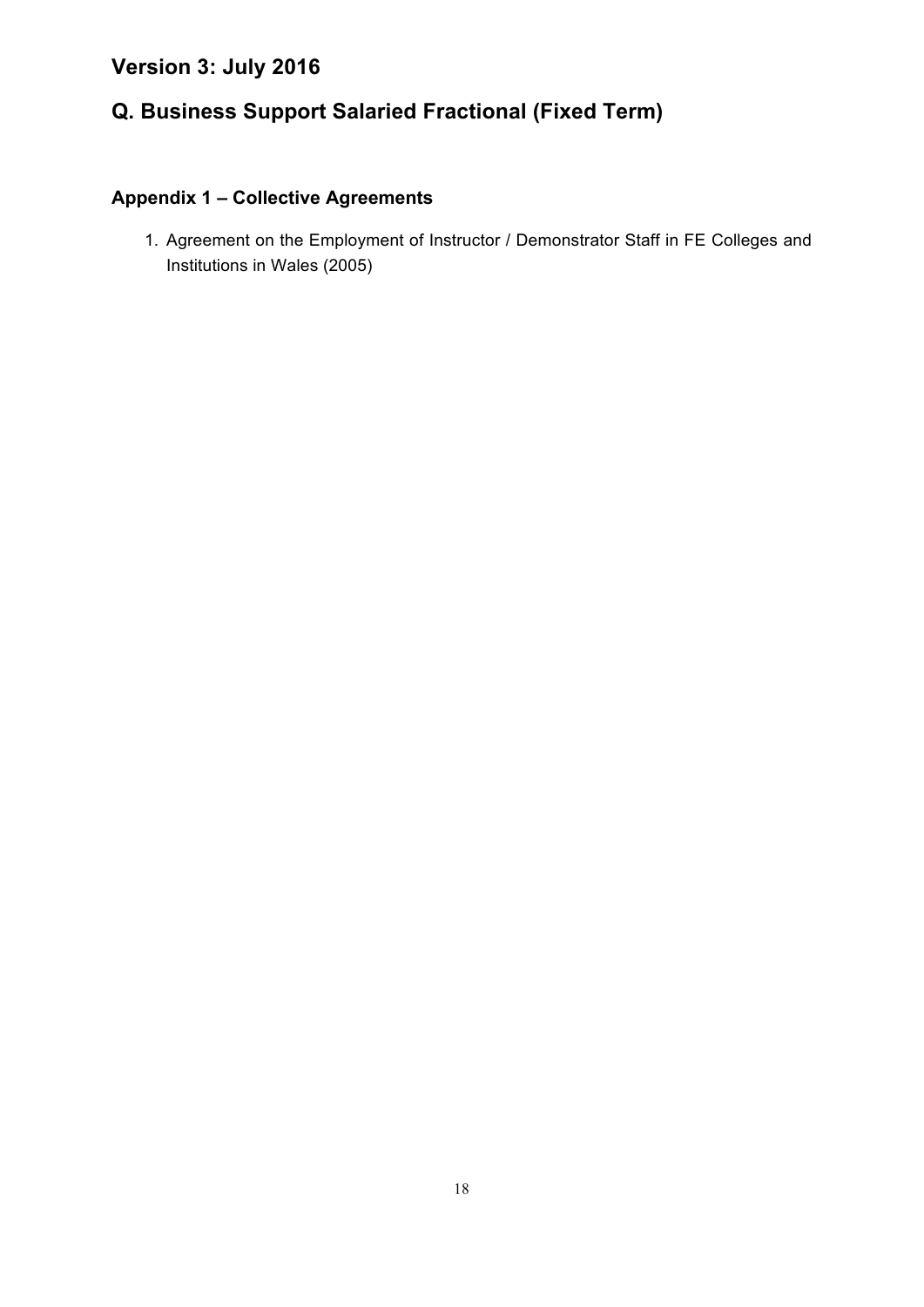# **Q. Business Support Salaried Fractional (Fixed Term)**

Appendix 2

#### **1 Post-termination Restrictions**

- 1.1 For the purposes of Clause 1.2 below, the following words shall have the following meanings:
	- (a) "Client" shall mean any person, corporation, company or other organisation to whom or which the Corporation supplied services during the twelve months preceding the Termination Date and with whom or which, during such period, you had personal dealings in the course of your employment but shall exclude any such person who was enrolled as a student on a publicly funded course with the Corporation and any such organisation which distributes public funds for education and training purposes;
	- (b) "Restricted Services" shall mean any services which are the same as or similar to any services supplied by the Corporation with which your duties were concerned or for which you were responsible during the twelve months immediately preceding the Termination Date;
	- (c) "Termination Date" shall mean the date of termination of your employment.
- 1.2 You hereby undertake that you will not during a period of twelve months immediately following the Termination Date without the prior written consent of the Corporation whether by yourself, through your employees or agents or otherwise howsoever and whether on your own behalf or on behalf of any other person, corporation, company or other organisation, directly or indirectly:
	- (a) solicit business from or canvass any Client if such solicitation or canvassing is in respect of Restricted Services;
	- (b) supply Restricted Services to any Client;
	- (c) solicit or induce or endeavour to solicit or induce any person who is on the Termination Date employed by the Corporation in a managerial capacity or as a member of its academic staff to cease working for or providing services to the Corporation, whether or not any such person would thereby commit a breach of contract;
	- (d) employ or otherwise engage in the supply of Restricted Services to any Client any person who is on the Termination Date, or was during the twelve months preceding the Termination Date, employed by the Corporation in a managerial capacity or as a member of its academic staff.